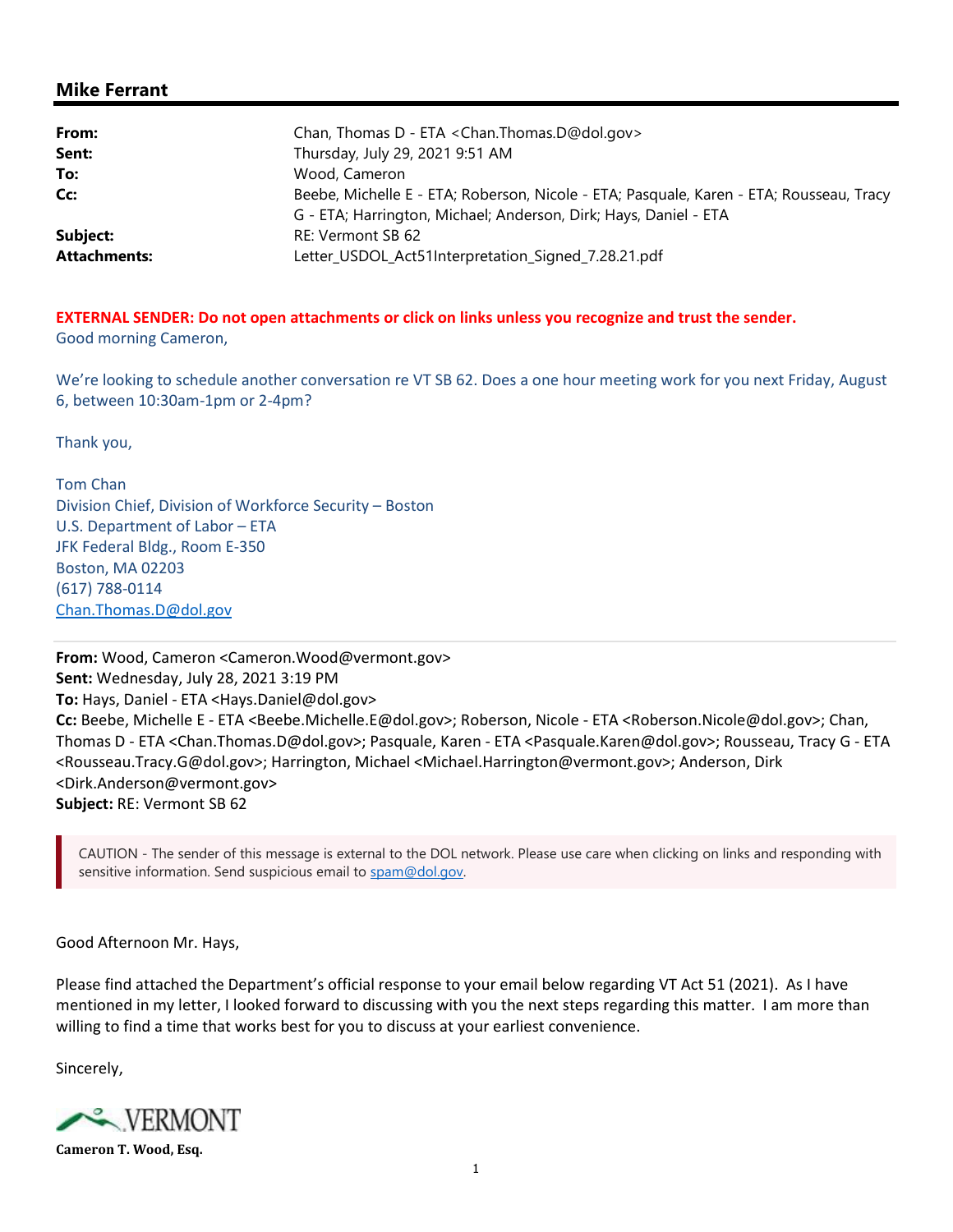## UI & Wages Division Director

Vermont Department of Labor 5 Green Mountain Drive P.O. Box 488 Montpelier, VT 05601-0488 (o) 802.828.4242 (c) 802.793.8358 cameron.wood@vermont.gov www.labor.vermont.gov

CONFIDENTIALITY/DISCLOSURE NOTICE: Please note that this email message, along with any response or reply, may be considered public record, and thus, subject to disclosure under the Vermont Public Records Law (1 V.S.A Ch. 5, Sec. 3, §§ 315-320). Thank You.

From: Hays, Daniel - ETA <Hays.Daniel@dol.gov> Sent: Monday, June 14, 2021 12:11 PM To: Wood, Cameron <Cameron.Wood@vermont.gov> Cc: Beebe, Michelle E - ETA <Beebe.Michelle.E@dol.gov>; Roberson, Nicole - ETA <Roberson.Nicole@dol.gov>; Hays, Daniel - ETA <Hays.Daniel@dol.gov>; Chan, Thomas D - ETA <Chan.Thomas.D@dol.gov>; Pasquale, Karen - ETA <Pasquale.Karen@dol.gov>; Rousseau, Tracy G - ETA <Rousseau.Tracy.G@dol.gov> Subject: Vermont SB 62

## EXTERNAL SENDER: Do not open attachments or click on links unless you recognize and trust the sender. Cameron,

We have reviewed enacted Vermont Senate Bill (SB) 62 for conformity with federal unemployment compensation (UC) law. This bill would amend the state UC law to provide a "supplemental benefit of \$25.00 per week." This provision has the potential of raising an issue under federal UC law. A detailed discussion follows.

Section 11 of SB 62 amends Section 1338 of Title 21 of the Vermont Statutes Annotated (21 V.S.A. § 1338) related to weekly benefits in part by adding a new subsection  $(e)(2)$  that provides the following.

Notwithstanding the maximum weekly benefit amount computed pursuant to subsection (f) of this section, an individual shall receive a supplemental benefit of \$25.00 per week in addition to the amount determined pursuant to subdivision (1) of this subsection.

We note that this provision of SB 62 takes effect 30 days after the termination date for Federal Pandemic Unemployment Compensation set forth in 15 U.S.C. § 9023(e)(2), as amended.

If the State of Vermont interprets and implements this provision such that it is changing the formula for calculating an individual's weekly benefit amount (WBA) uniformly and applies this new calculation to individuals receiving benefits for all programs (*e.g.,* regular UC, Unemployment Compensation for Federal Employees (UCFE), and Unemployment Compensation for Ex-Servicemembers (UCX)), then it would be permissible under federal law to pay for this benefit using monies in the state's unemployment trust fund. As such and absent additional changes to other areas of Vermont's UC law, any activities that currently affect the calculation of the individual's WBA, such as "earnings disregard" or separation pay, would also apply to the additional \$25 amount.

Vermont should also be aware that if the provision is interpreted to change the formula for calculating an individual's WBA, the entire amount paid for a week of unemployment must be charged, unless the week of unemployment qualifies for noncharging under state UC law. Failure to charge the entire WBA would be a violation of 3303(a)(1) of the Federal Unemployment Tax Act (FUTA), as federal UC law requires "any reduced rate of contributions be based on all, rather than a portion, of an individual employer's experience. . .